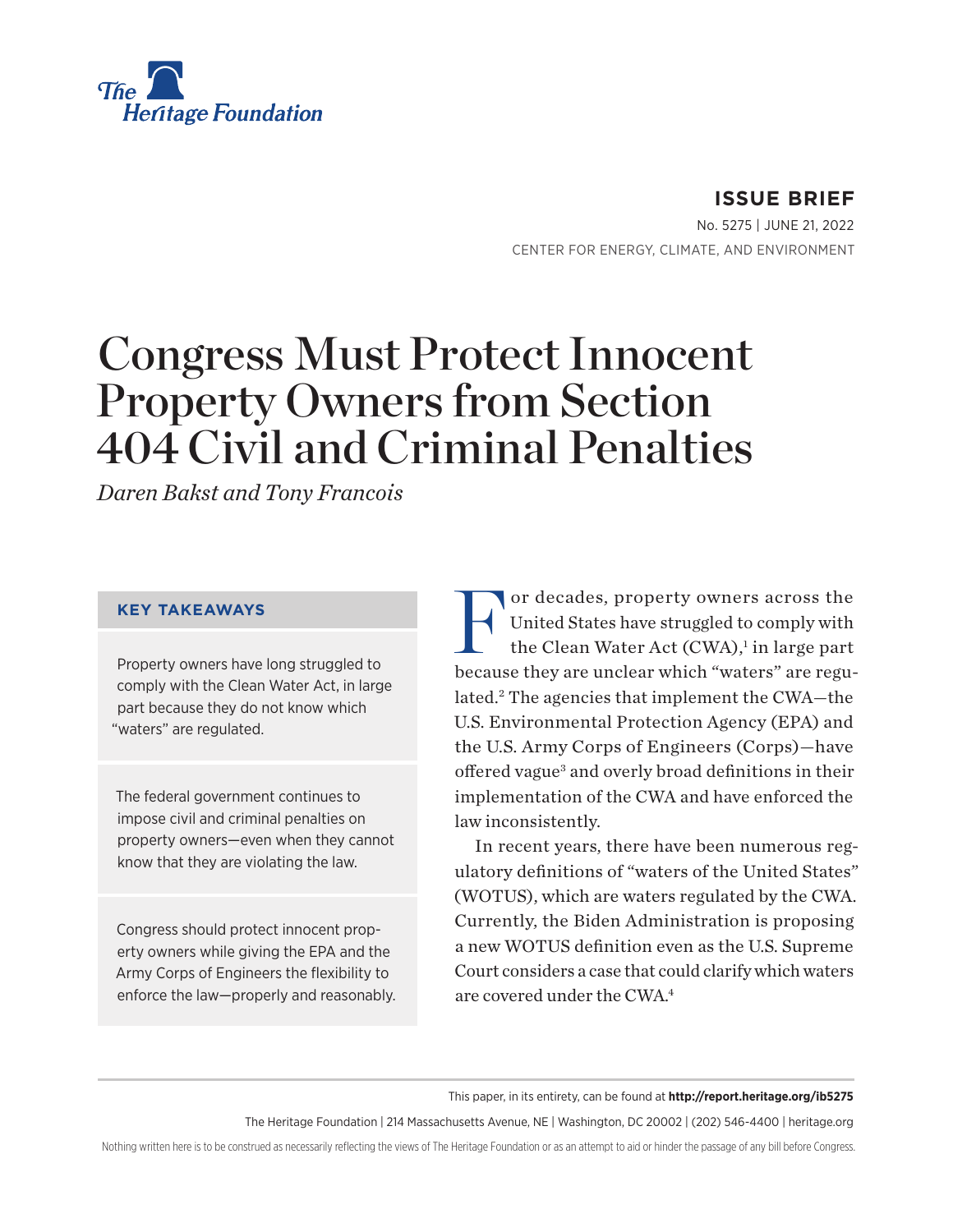<span id="page-1-0"></span>Despite the confusion, the federal government continues to impose civil and criminal penalties on property owners—even when they do not, and, arguably, cannot know that they are violating the law. Congress should limit civil and criminal enforcement related to CWA Section 404 dredge-and-fill permits<sup>[5](#page-5-0)</sup> to those situations when property owners have actual knowledge that a water is a "waters of the United States," and that their activity requires a permit. Further, the EPA and the Corps should adjust their enforcement policies consistent with this approach regardless of congressional action.

## Regulatory Confusion

The CWA prohibits discharge of pollutants into "navigable waters" without a federal permit and states that "navigable waters" mean "the waters of the United States, including the territorial seas.["6](#page-5-0) The agencies have interpreted the discharge of pollutants to include even normal activities, such as farming<sup>7</sup> or building a home, that most people do not consider to be polluting. Such activities often require Section 404 dredge-and-fill permits if they would affect "waters of the United States."

**Vagueness and General Lack of Clarity.** Knowing when a water is regulated is no easy task, and innocent property owners bear the brunt of this problem. For example, in the case currently being considered by the Supreme Court, Sackett v. EPA,<sup>[8](#page-5-0)</sup> the property owners are a couple whom the EPA threatened with \$75,000-per-day fines simply for placing gravel on virtually dry land, with no inkling that the government would one day decide that their land was a water subject to the CWA.<sup>9</sup>

Some other examples include the United States government's civil enforcement suits against California farmers John Duarte and Jack LaPant who were each accused of farming their own land without a Section 404 dredge-and-fill permit. The only thing either had done was to run a plow through their soil in preparation for planting wheat crops, but the Corps argued that property owners need federal permission to plow in damp spots if they have not plowed there recently. Both farmers eventually had to pay millions of dollars to resolve these cases[.10](#page-5-0)

Courts have made strong statements regarding the CWA's vagueness and the difficulty in complying with the law. In her concurrence in the Eighth Circuit Court of Appeals case *Hawkes v. Corps* (a case that was eventually decided by the Supreme Court), Judge Jane Kelly explained, "This is a unique aspect of the CWA; most laws do not require the hiring of expert consultants to determine if they even apply to you or your property."<sup>11</sup>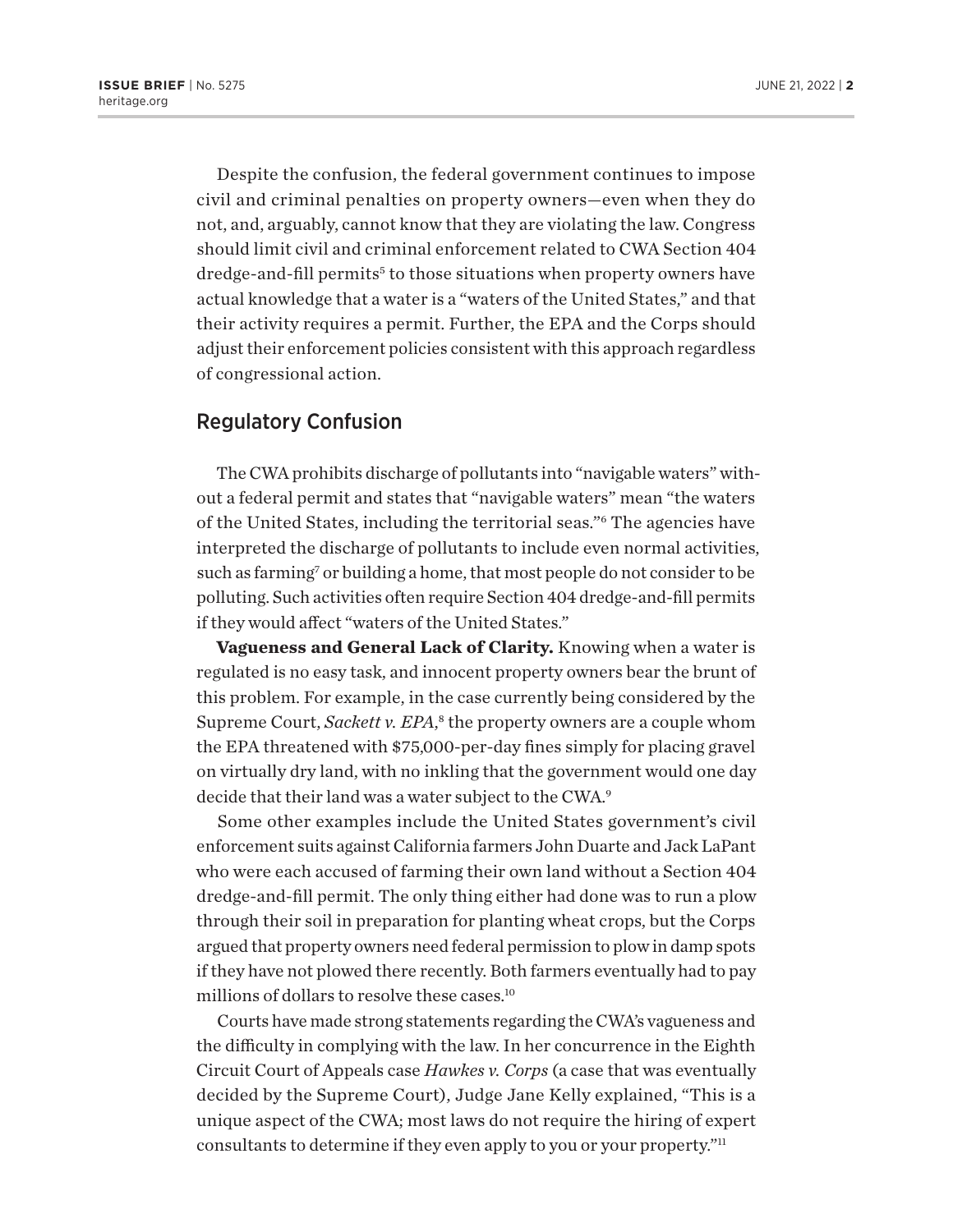<span id="page-2-0"></span>During oral argument in the Supreme Court case *U.S. Army Corps of Engineers v. Hawkes*, Justice Anthony Kennedy explained, "The Clean Water Act is unique in both being quite vague in its reach, arguably unconstitutionally vague, and certainly harsh in the civil and criminal sanctions it puts into practice."[12](#page-5-0) In his concurrence in the case, he wrote: "As Justice Alito has noted in an earlier case, the Act's reach is 'notoriously unclear' and the consequences to landowners even for inadvertent violations can be crushing."[13](#page-5-0)

**Inconsistent Enforcement.** Vague definitions make it easier for agencies to apply the law in a subjective manner that best suits their needs at the time they seek to enforce the law. Citing a Government Accountability Office[14](#page-5-0) report in his plurality opinion in *Rapanos v. United States*, [15](#page-5-0) Justice Antonin Scalia wrote: "The Corps' enforcement practices vary somewhat from district to district because 'the definitions used to make jurisdictional determinations' are deliberately left 'vague.'"[16](#page-5-0) Further, even experts can have genuine disagreements about whether specific waters are regulated by the CWA. It therefore makes no sense to expect property owners to have the "right" answer that has alluded the experts.

**Ever-Changing Rules.** For property owners, the current compliance situation is especially difficult as the regulations defining regulated waters continue to change. In 2015, the Obama Administration finalized its Clean Water Rule.<sup>[17](#page-5-0)</sup> In 2019, the Trump Administration rightfully repealed the Obama rule and temporarily recodified the regulations that existed prior to the rule.[18](#page-5-0) In 2020, the Trump Administration finalized the Navigable Waters Protection Rule, which helped to provide some clarity on covered waters.[19](#page-5-0) In December 2021, the Biden Administration proposed a new rule to define which waters are covered under the law,<sup>20</sup> a rule that the Administration says will be temporary until it comes out with yet another rule.<sup>21</sup>

As a result, since 2015, there have been numerous sets of regulations (including the Biden Administration's proposed rule). Further, this blitz of rulemaking has led to increasingly confusing litigation involving dozens of lawsuits from all sides of the political spectrum, with each successive rule being invalidated by some courts but not others.<sup>[22](#page-6-0)</sup> The litigation has been further tangled by the EPA's decision to abandon the defense of rules issued under previous Administrations.

At this point, with so many court orders relating to different versions of the regulations issued in so short a time, it is difficult for regulated parties to even know which version of the regulations is in effect. And every time a new version of the regulation is issued, the litigation starts over again, making it unlikely that the questions can even be resolved on appeal before the next change is made.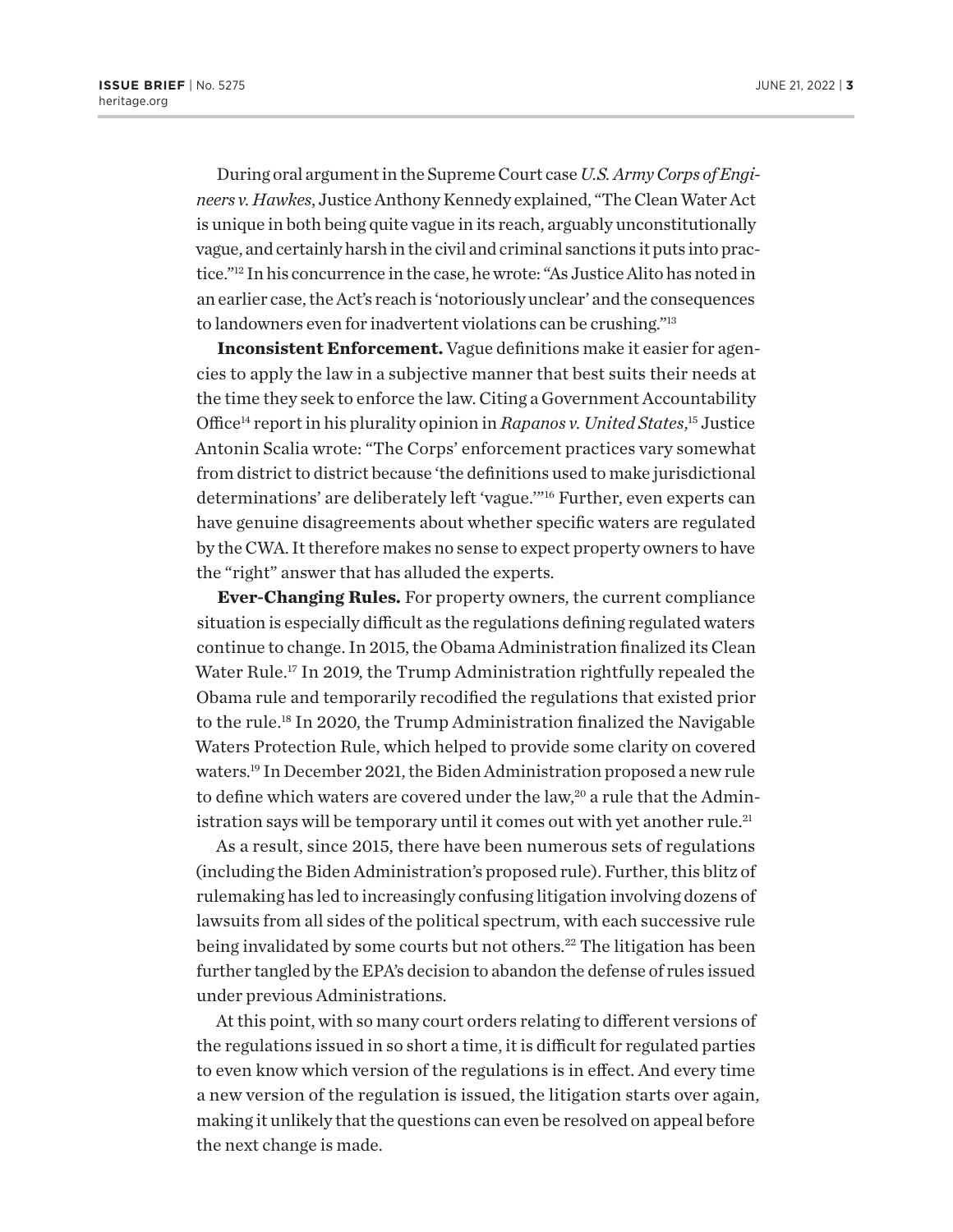#### <span id="page-3-0"></span>Recommendations for Policymakers

As a general matter, policymakers should be concerned when civil and criminal penalties are imposed on innocent property owners, regardless of the statute in question or provision of the CWA. The focus of these recommendations, though, is on Section 404 dredge-and-fill permits for various reasons, including that the most problematic CWA enforcement cases have generally concerned innocent property owners who were required to secure Section 404 dredge-and-fill permits.<sup>[23](#page-6-0)</sup> Further, these cases are especially egregious because they often cover dirt-moving activities that ordinary people would not consider to be water pollution. In other words, this is not something akin to the dumping of toxic waste or other obvious polluting activities. Congress should, at a minimum:

**Prohibit Certain Civil and Criminal Enforcement Under Section 404.** The EPA and the Corps should not be able to impose civil and criminal penalties under Section 40[424](#page-6-0) for discharges to waters (other than "traditional navigable waters")<sup>25</sup> unless the property owner had actual knowledge that there was a final agency determination that a water is regulated<sup>26</sup> and the government can prove that the property owner acted willfully (that is, intentionally violated a known legal duty).<sup>27</sup>

This prohibition would not cover waters that are uncontestedly "traditional navigable waters" (major water bodies like the Mississippi River), which are the types of waters that clearly should raise some red flags for property owners. The prohibition would also require that an agency make a final determination on the status of a water. The purpose of this requirement is to ensure that property owners are able to know of a genuine and informed decision made by the agencies. A mere non-binding preliminary determination that could easily change will not suffice; a decision should be binding and judicially reviewable. Finally, the prohibition would require willful action, because even if a property owner knows that a water is regulated, this still does not necessarily mean that all activities, like certain farming activities, are prohibited.

**Clarify that the Agencies Still Have Strong Recourse to Enforce the Law.** This enforcement prohibition is in no way intended to prevent the government from properly enforcing Section 404 dredge-and-fill permit requirements. Even when the prohibition on civil and criminal enforcement applies, the agencies should still have recourse to enforce Section 404 through cease-and-desist orders and injunctive relief to enforce such orders for the purpose of preventing pollution in federally regulated waters. In essence, these recommendations ensure due process by giving property owners notice, while still giving the agencies the flexibility to properly enforce the law.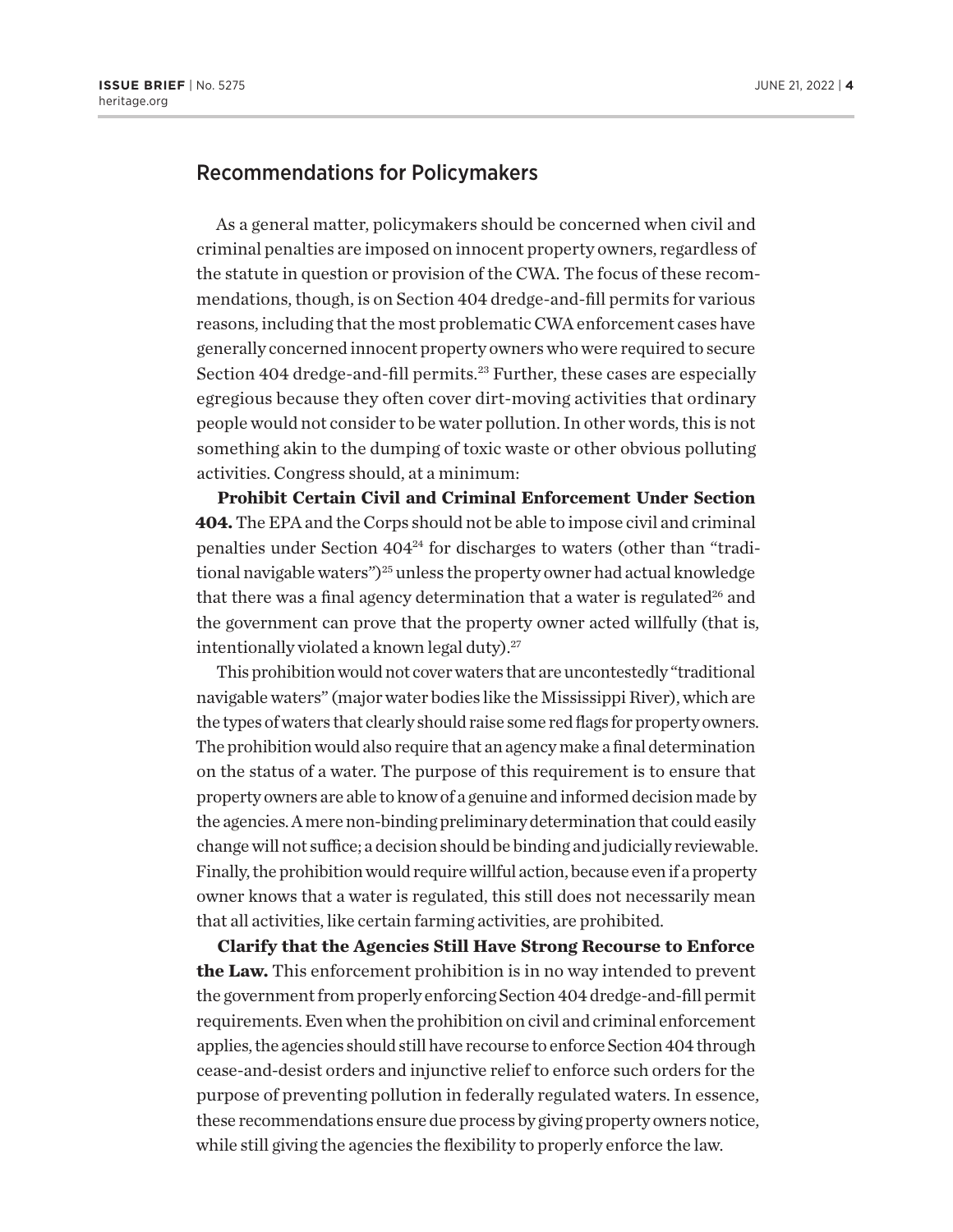While these recommendations focus on what Congress should do, the EPA and the Corps should adopt enforcement policies consistent with these recommendations regardless of congressional action. It is, however, critical that Congress act so these protections are codified into statute.

### **Conclusion**

The CWA can address water pollution without imposing unreasonable civil and criminal penalties on Americans. Yet, unreasonable enforcement of the statute is all too common. This has had devastating effects on innocent Americans, from farmers who produce the nation's food to families who want to build a home. Congress should rectify this situation by protecting innocent property owners while giving the EPA and the Corps the necessary flexibility to properly and reasonably enforce the law.

Daren Bakst is Senior Research Fellow for Environmental Policy and Regulation in the Center for Energy, Climate, and Environment at The Heritage Foundation. Tony Francois is a partner at Briscoe Ivester & Bazel, LLP.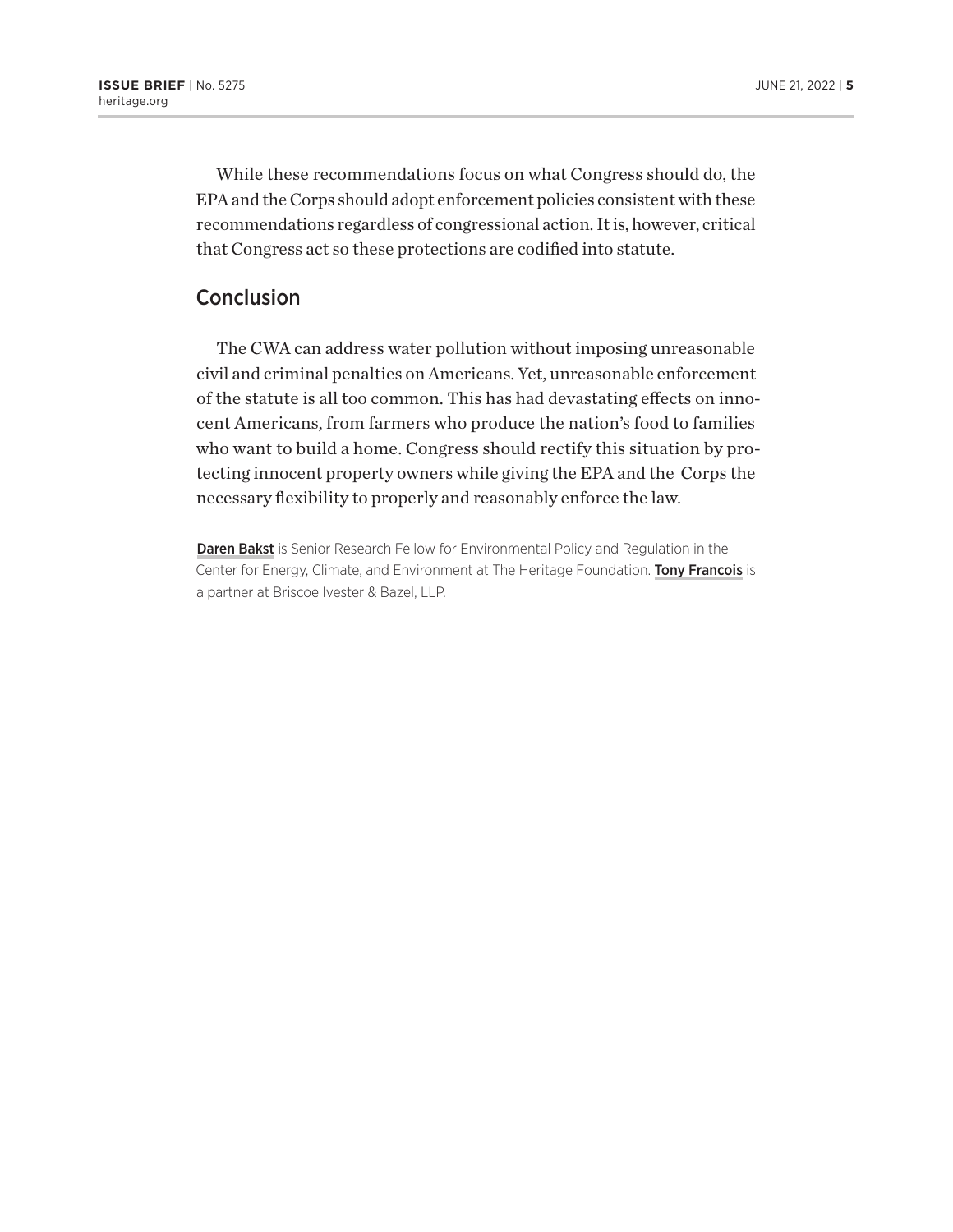## <span id="page-5-0"></span>Endnotes

- [1.](#page-0-0) Federal Water Pollution Control Act, as Amended Through Public Law No. 107–303, 107th Cong., November 27, 2002, [https://www.epa.gov/sites](https://www.epa.gov/sites/production/files/2017-08/documents/federal-water-pollution-control-act-508full.pdf) [/production/files/2017-08/documents/federal-water-pollution-control-act-508full.pdf](https://www.epa.gov/sites/production/files/2017-08/documents/federal-water-pollution-control-act-508full.pdf) (accessed June 6, 2022), and 33 U.S. Code, § 1251 et seq., <https://www.law.cornell.edu/uscode/text/33/chapter-26> (accessed June 6, 2022).
- [2](#page-0-0). In *Sackett v. EPA*, Justice Alito wrote in his concurrence: "The reach of the Clean Water Act is notoriously unclear." *Sackett v. EPA*, 566 U.S. 120, 132 (2012),<https://www.law.cornell.edu/supremecourt/text/10-1062> (accessed June 6, 2022).
- [3.](#page-0-0) The definitions may even be unconstitutionally vague. See, for example, Paul Larkin, "The 'Waters of the United States' Rule and the Void-for-Vagueness Doctrine," Heritage Foundation *Legal Memorandum* No. 207, June 22, 2017, [https://www.heritage.org/government-regulation/report/the](https://www.heritage.org/government-regulation/report/the-waters-the-united-states-rule-and-the-void-vagueness-doctrine) [-waters-the-united-states-rule-and-the-void-vagueness-doctrine](https://www.heritage.org/government-regulation/report/the-waters-the-united-states-rule-and-the-void-vagueness-doctrine).
- [4.](#page-0-0) *Sackett v. EPA*, Supreme Court Docket No. 21-454, [https://www.supremecourt.gov/search.aspx?filename=/docket/docketfiles/html/public/21-454](https://www.supremecourt.gov/search.aspx?filename=/docket/docketfiles/html/public/21-454.html) [.html](https://www.supremecourt.gov/search.aspx?filename=/docket/docketfiles/html/public/21-454.html) (accessed June 6, 2022).
- [5](#page-1-0). U.S. Environmental Protection Agency, "Permit Program Under CWA Section 404," [https://www.epa.gov/cwa-404/permit-program-under-cwa](https://www.epa.gov/cwa-404/permit-program-under-cwa-section-404) [-section-404](https://www.epa.gov/cwa-404/permit-program-under-cwa-section-404) (accessed June 8, 2022).
- [6](#page-1-0). Federal Water Pollution Control Act, as Amended Through Public Law No. 107–303, 107th Cong., November 27, 2002, Sec. 502, [https://www.epa.gov](https://www.epa.gov/sites/production/files/2017-08/documents/federal-water-pollution-control-act-508full.pdf) [/sites/production/files/2017-08/documents/federal-water-pollution-control-act-508full.pdf](https://www.epa.gov/sites/production/files/2017-08/documents/federal-water-pollution-control-act-508full.pdf) (accessed June 6, 2022).
- [7.](#page-1-0) While the Clean Water Act provides a permitting exemption for "normal farming practices," federal agency interpretations have narrowed the exemption and subjected many farming activities to dredge-and-fill permitting. See, for example, 33 C.F.R. § 323.4(a)(1)(ii) (imposing temporal and operational limits on availability of permitting exception for normal farming practices), <https://www.law.cornell.edu/cfr/text/33/323.4>(accessed June 6, 2022).
- [8](#page-1-0). *Sackett v. EPA*, Supreme Court Docket No. 21-454.
- [9](#page-1-0). Daren Bakst, Mark C. Rutzick, and Adam J. White, "Restoring Meaningful Limits to 'Waters of the United States,'" Regulatory Transparency Project: Energy & Environment Working Group, September 26, 2017, [https://regproject.org/wp-content/uploads/RTP-Energy-Environment-Working-Group](https://regproject.org/wp-content/uploads/RTP-Energy-Environment-Working-Group-Paper-WOTUS.pdf) [-Paper-WOTUS.pdf](https://regproject.org/wp-content/uploads/RTP-Energy-Environment-Working-Group-Paper-WOTUS.pdf) (accessed June 6, 2022).
- [10.](#page-1-0) "Wheat Farmer vs. the Federal Government: Will the Constitution Prevail?" Pacific Legal Foundation, undated, [https://pacificlegal.org/case/duarte](https://pacificlegal.org/case/duarte-nursery-v-u-s-army-corps-of-engineers/) [-nursery-v-u-s-army-corps-of-engineers/](https://pacificlegal.org/case/duarte-nursery-v-u-s-army-corps-of-engineers/) (accessed June 6, 2022), and "Bureaucrats Can't Rewrite the Law Just Because They Don't Like It," Pacific Legal Foundation, undated,<https://pacificlegal.org/case/united-states-v-lapant/> (accessed June 6, 2022).
- [11.](#page-1-0) Justia, "Hawkes Co. Inc. v. U.S. Army Corps of Eng'rs, No. 13-3067 (8th Cir. 2015)," [https://law.justia.com/cases/federal/appellate-courts/ca8/13-3067](https://law.justia.com/cases/federal/appellate-courts/ca8/13-3067/13-3067-2015-04-10.html) [/13-3067-2015-04-10.html](https://law.justia.com/cases/federal/appellate-courts/ca8/13-3067/13-3067-2015-04-10.html) (accessed June 6, 2022).
- [12.](#page-2-0) Oral arguments in *U.S. Army Corps of Engineers v. Hawkes Co., Inc. et al.*, No. 15-290 (March 30, 2016), [https://www.supremecourt.gov/oral](https://www.supremecourt.gov/oral_arguments/argument_transcripts/2015/15-290_j5fl.pdf) [\\_arguments/argument\\_transcripts/2015/15-290\\_j5fl.pdf](https://www.supremecourt.gov/oral_arguments/argument_transcripts/2015/15-290_j5fl.pdf) (accessed June 6, 2022).
- [13.](#page-2-0) Oyez, U.S. Army Corps of Engineers v. Hawkes 136 S. Ct. 1807 (2016),<https://www.oyez.org/cases/2015/15-290>(accessed June 6, 2022).
- [14.](#page-2-0) At the time, the Government Accountability Office was named the General Accounting Office.
- [15.](#page-2-0) *Rapanos v. U.S.*, 547 U.S. 715 (2006), <https://www.law.cornell.edu/supct/html/04-1034.ZS.html> (accessed June 6, 2022).
- [16.](#page-2-0) U.S. General Accounting Office, "Waters and Wetlands: Corps of Engineers Needs to Evaluate Its District Office Practices in Determining Jurisdiction," GAO-04-297, February 2004, pp. 20–22,<http://www.gao.gov/new.items/d04297.pdf>(accessed June 6, 2022).
- [17.](#page-2-0) U.S. Army Corps of Engineers, Department of the Army, Department of Defense, and U.S. Environmental Protection Agency, "Clean Water Rule: Definition of 'Waters of the United States,'" Final Rule, *Federal Register*, Vol. 80, No. 124 (June 29, 2015), p. 37053, [https://www.federalregister.gov](https://www.federalregister.gov/documents/2015/06/29/2015-13435/clean-water-rule-definition-of-waters-of-the-unitedstates) [/documents/2015/06/29/2015-13435/clean-water-rule-definition-of-waters-of-the-unitedstates](https://www.federalregister.gov/documents/2015/06/29/2015-13435/clean-water-rule-definition-of-waters-of-the-unitedstates) (accessed June 6, 2022).
- [18.](#page-2-0) Department of Defense, Department of the Army, U.S. Army Corps of Engineers, and U.S. Environmental Protection Agency, "Definition of 'Waters of the United States'–Recodification of Pre-Existing Rules," Final Rule, *Federal Register*, Vol. 80, No. 204 (October 22, 2019), p. 56626, [https://www](https://www.federalregister.gov/documents/2019/10/22/2019-20550/definition-of-waters-of-the-united-states-recodification-of-pre-existing-rules) [.federalregister.gov/documents/2019/10/22/2019-20550/definition-of-waters-of-the-united-states-recodification-of-pre-existing-rules](https://www.federalregister.gov/documents/2019/10/22/2019-20550/definition-of-waters-of-the-united-states-recodification-of-pre-existing-rules) (accessed June 6, 2022).
- [19.](#page-2-0) Department of the Army, U.S. Army Corps of Engineers, Department of Defense, and U.S. Environmental Protection Agency (EPA), "The Navigable Waters Protection Rule: Definition of 'Waters of the United States,'" Final Rule, *Federal Register*, Vol. 85, No. 77 (April 21, 2020), p. 22250, [https://www](https://www.federalregister.gov/documents/2020/04/21/2020-02500/the-navigable-waters-protection-rule-definition-of-waters-of-the-united-states) [.federalregister.gov/documents/2020/04/21/2020-02500/the-navigable-waters-protection-rule-definition-of-waters-of-the-united-states](https://www.federalregister.gov/documents/2020/04/21/2020-02500/the-navigable-waters-protection-rule-definition-of-waters-of-the-united-states) (accessed June 6, 2022).
- [20](#page-2-0). Department of the Army, U.S. Army Corps of Engineers, Department of Defense, and U.S. Environmental Protection Agency, "Revised Definition of 'Waters of the United States,'" Proposed Rule, *Federal Register*, Vol. 86, No. 232 (December 7, 2021), p. 69372, [https://www.federalregister.gov](https://www.federalregister.gov/documents/2021/12/07/2021-25601/revised-definition-of-waters-of-the-united-states) [/documents/2021/12/07/2021-25601/revised-definition-of-waters-of-the-united-states](https://www.federalregister.gov/documents/2021/12/07/2021-25601/revised-definition-of-waters-of-the-united-states) (accessed June 6, 2022).